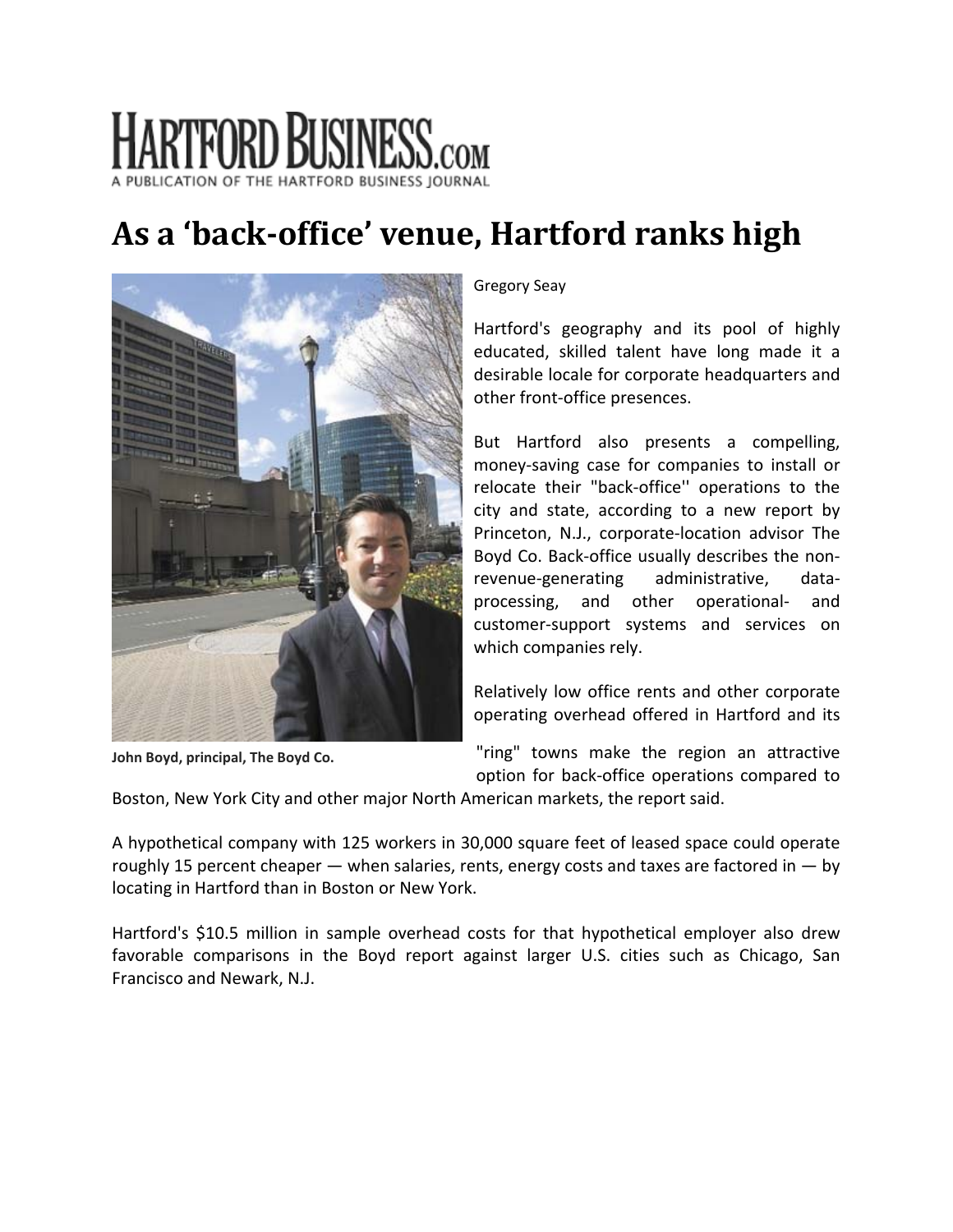| <b>Labor Costs</b>                   | <b>Hartford</b> | <b>Stamford</b> | New York, N.Y. | <b>Boston</b> | <b>Montreal</b> | Springfield, Mass. |
|--------------------------------------|-----------------|-----------------|----------------|---------------|-----------------|--------------------|
| Weighted Average Annual Earnings     | \$47,709        | \$50,259        | \$52,956       | \$49,220      | \$32,459        | <b>S48,954</b>     |
| <b>Annual Base Payroll Costs</b>     | \$5,963,625     | \$6,282,375     | \$6,619,500    | \$6,152,500   | \$4,057,375     | S6,119,250         |
| <b>Fringe Benefits</b>               | \$2,325,814     | \$2,450,126     | \$2,581,605    | \$2,399,475   | \$1,095,491     | \$2,386,508        |
| <b>Total Annual Labor Costs</b>      | \$8,289,439     | \$8,732,501     | \$9,201,105    | \$8,551,975   | \$5,152,866     | \$8,505,758        |
| <b>Electric Power Costs</b>          | \$156,045       | \$170,057       | \$146,075      | \$182,482     | \$47,980        | \$154,692          |
| Office Rent Costs                    | \$680,075       | \$786,316       | \$1,183,534    | \$938,346     | \$528,045       | \$643,985          |
| Amortization and Sales Tax Costs     | \$1,293,402     | \$1,293,402     | \$1,300,060    | \$1,293,139   | \$1,316,113     | \$1,293,139        |
| Corporate Travel Costs               | \$94,079        | \$100,628       | \$129,009      | \$121,338     | \$70,376        | \$70,056           |
| Total Annual Geographically-Variable | \$10,513,040    | \$11,082,904    | \$11,959,783   | \$11,087,280  | \$7,115,380     | \$10,667,630       |

#### **Best in region**

Even neighboring Springfield, Mass., had higher annual overhead, at \$10.7 million, for the hypothetical employer. Stamford was higher still, according to Boyd data, at \$11.1 million annually.

The Boyd report offers somewhat of a counterargument to the conventional thinking that Connecticut's high costs of doing business make the state unattractive.

While the report doesn't say Connecticut is a cheap place to operate (of the 45 U.S. and international cities surveyed by Boyd, Hartford ranked 12th most expensive), it can offer companies with back‐office operations a competitively‐priced office environment, particularly compared to nearby, higher‐cost locales.

Higher taxes and state financial uncertainty, however, could erode that advantage.

#### **Call centers**

Joel M. Grieco, executive director for office brokerage at Cushman & Wakefield in Hartford, said the Boyd survey reinforces the message commercial brokers have long tried to communicate about Hartford as a commercial relocation destination.

"They highlight exactly what Hartford's advantage can be when you talk about companies like JPMorgan and State Street, which are looking for low‐cost places to relocate people while looking for a skilled workforce,'' Grieco said. "From an office‐rent perspective, Hartford is a bargain.''

Call centers, like the one CareCentrix operates downtown and the former one in Windsor operated by American Airlines, too, are back‐office examples, Grieco said.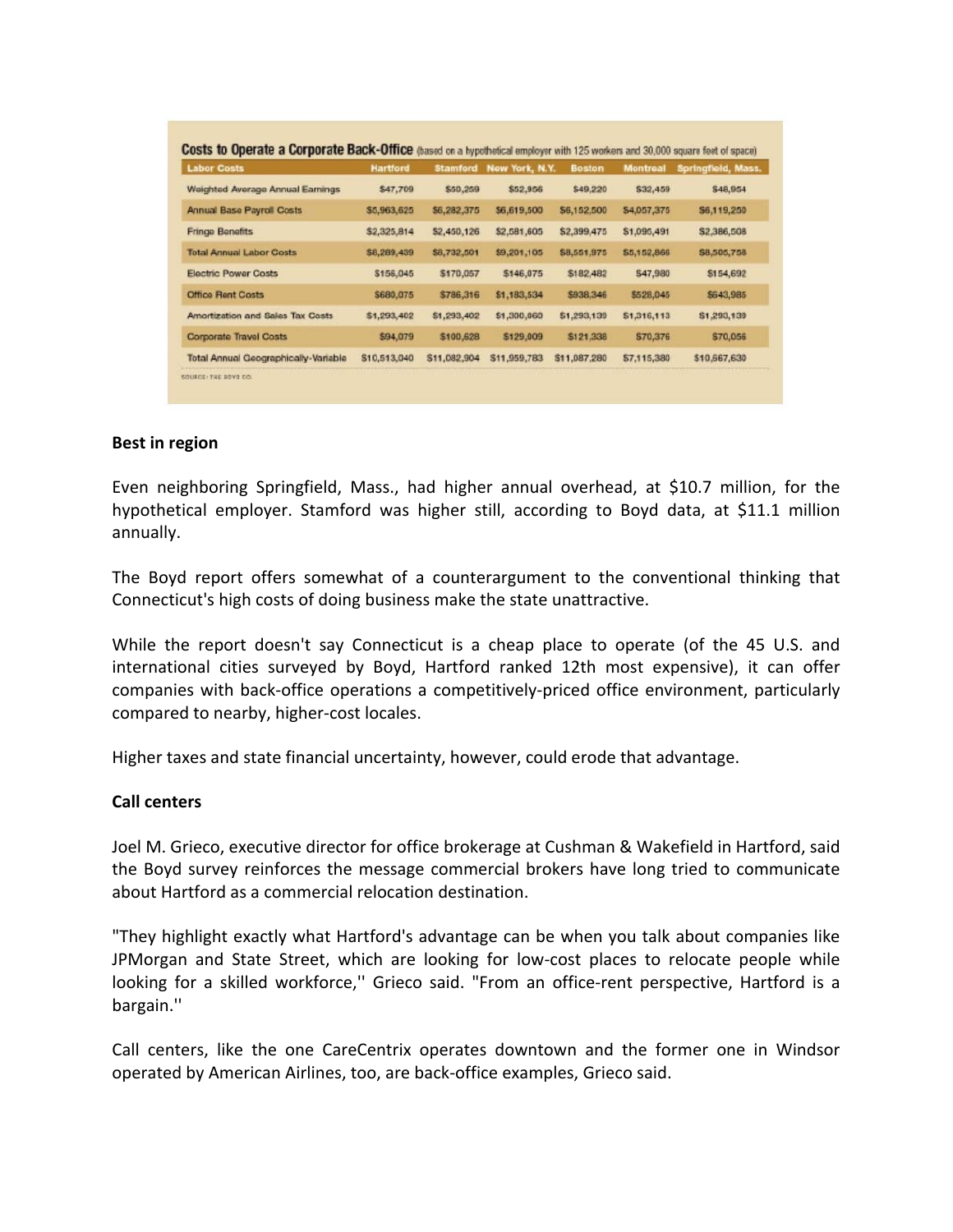Another advantage for Connecticut is its open, embracing culture, according to John Boyd, a second-generation principal at The Boyd Co., which over the years has been a relocation advisor to a number of Connecticut companies he declined to name.

Also, layoffs that have occurred, or that are pending, at several Hartford insurers and some Hartford area banks over the years have made hundreds of skilled workers available to fill openings locally just as employers in New York and other cities are looking to relocate their back‐offices, Boyd said.

## **Local perspective**

Hartford's ranking in the Boyd survey also was no surprise to the MetroHartford Alliance's Insurance & Financial Services cluster, which actively promotes and supports that sector's economic development and jobs growth in the region.

"We've always believed that, both in the data and the anecdotes we have,'' said Susan Winkler, the cluster's executive director. "It's nice to have it validated.''

Not only does Hartford possess a rich pool of insurance and financial‐services workers, Winkler said, but Connecticut leads the nation in direct underwriting of life insurance premiums. This state, too, ranks No. 2, she said, in underwriting all other forms of insurance.

Moreover, she said, the state, and Hartford in particular, are beneficiaries of a number of academic‐corporate partnerships aimed at lifting the education and training of the local workforce.

Strengthening the talent pool, Winkler said, makes Hartford even more attractive for companies and industries that can successfully leverage those skills.

"That's a competitive advantage for us,'' Winkler said.

#### **Competitive challenges**

A risk to Connecticut's attraction as a back‐office locale compared to its higher‐cost neighbors is the state's ongoing fiscal crisis and the threat of future tax increases.

According to Boyd, many of Connecticut's insurers, manufacturers and other businesses with the ability to move headquarters and operations elsewhere have been intently watching the outcome of the state's budget deliberations, with eyes on the impact to their bottom lines.

While tax increases have been avoided this legislative session, future deficits loom over the state legislature.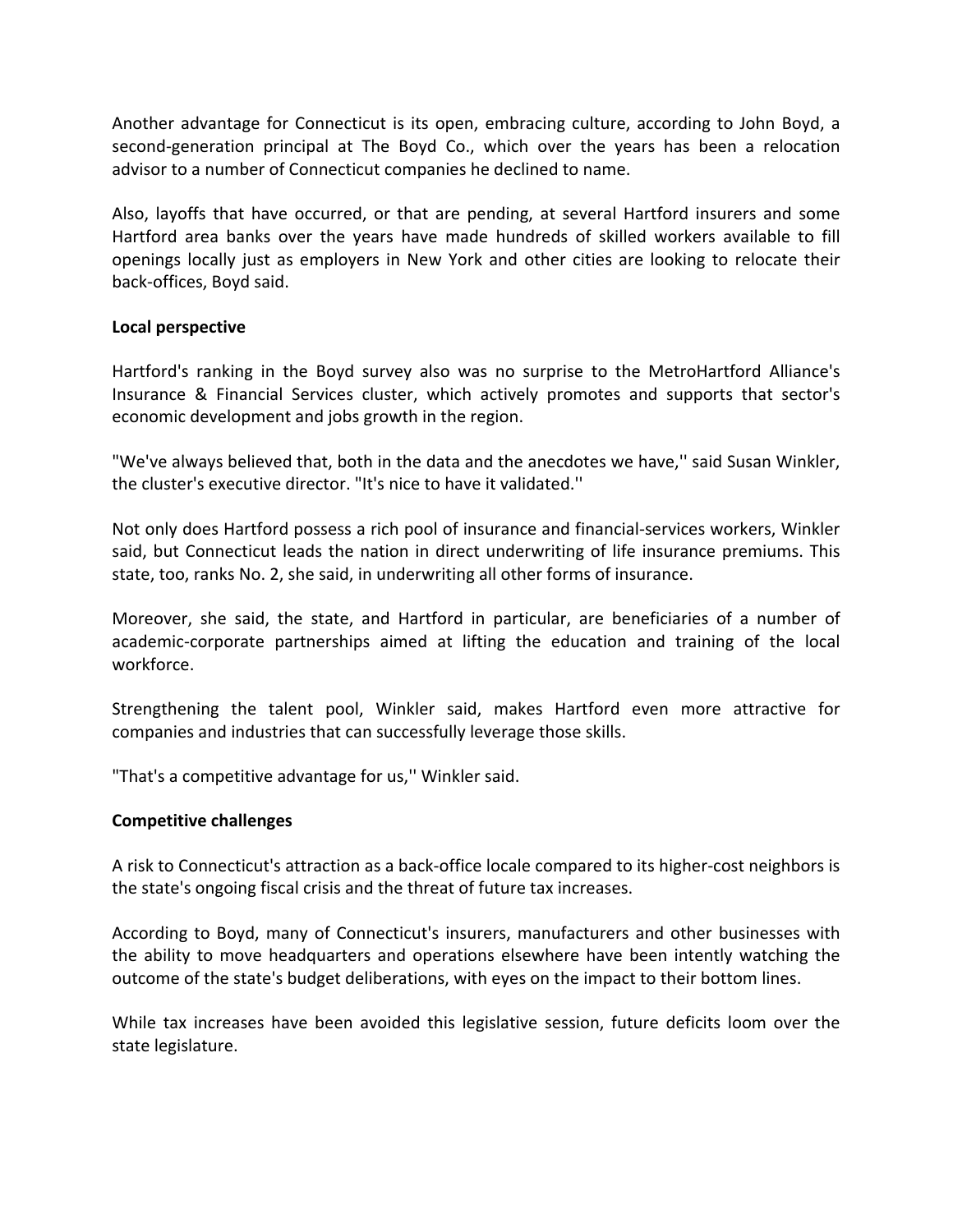Boyd said his Connecticut clients were particularly worried over discussions last year about imposition of a corporate unitary tax as well as higher income levies on the state's wealthiest households.

It was concern about a unitary tax and the state's long‐term fiscal health, among a host of other factors, that played a role in General Electric's decision to uproot headquarters from Fairfield and relocate several hundred highly paid, executive posts to Boston.

Hartford health insurer Aetna, which voiced dissatisfaction with how lawmakers dealt with last year's budget deficit, has also been courted by Boston.

## **Northern threat**

Connecticut, though, had been in the running when Boston's State Street Bank and New York investment bank Morgan Stanley were eyeing new back‐office locations, Boyd said. Ultimately, both chose a north‐of‐the‐border location, Montreal, Canada, he said.

Montreal is emerging high on companies' relocation short‐lists and, according to Boyd Co. data, it's not hard to see why. Quebec's capitol is almost a third less expensive than Hartford for companies to operate, when pay and benefits, rent, energy, corporate travel and other related costs are counted.

Montreal's cost index is way under those for San Francisco, New York City, Boston, even Atlanta.

"You're competing with Montreal more than you realize,'' said Boyd, whose father founded the location consultancy in 1975. "Montreal offers a five-year personal income-tax exemption for company managers to come from New York, Boston and Hartford.''

Montreal wasn't on the site list for Opportunity Buying, a family‐owned Bronx, N.Y., retail enterprise that recently announced plans to relocate headquarters, operations and about 15 workers by summer into a 56,000-square-foot Danbury building that's triple the size of its existing quarters.

"We've been looking for several years,'' said Opportunity Buying's Vice President Eveline Gottesman, who with her brother runs the 25‐year‐old enterprise that resells closeout merchandise and excess inventory. "When we found the building in Connecticut, it seemed to fill all our requirements.''

The move will allow Opportunity to consolidate operations currently spread among several New York City locations into the Danbury site, Gottesman said.

The company considered New York sites in Westchester County and Rockland County, but ruled them out as too expensive, she said.